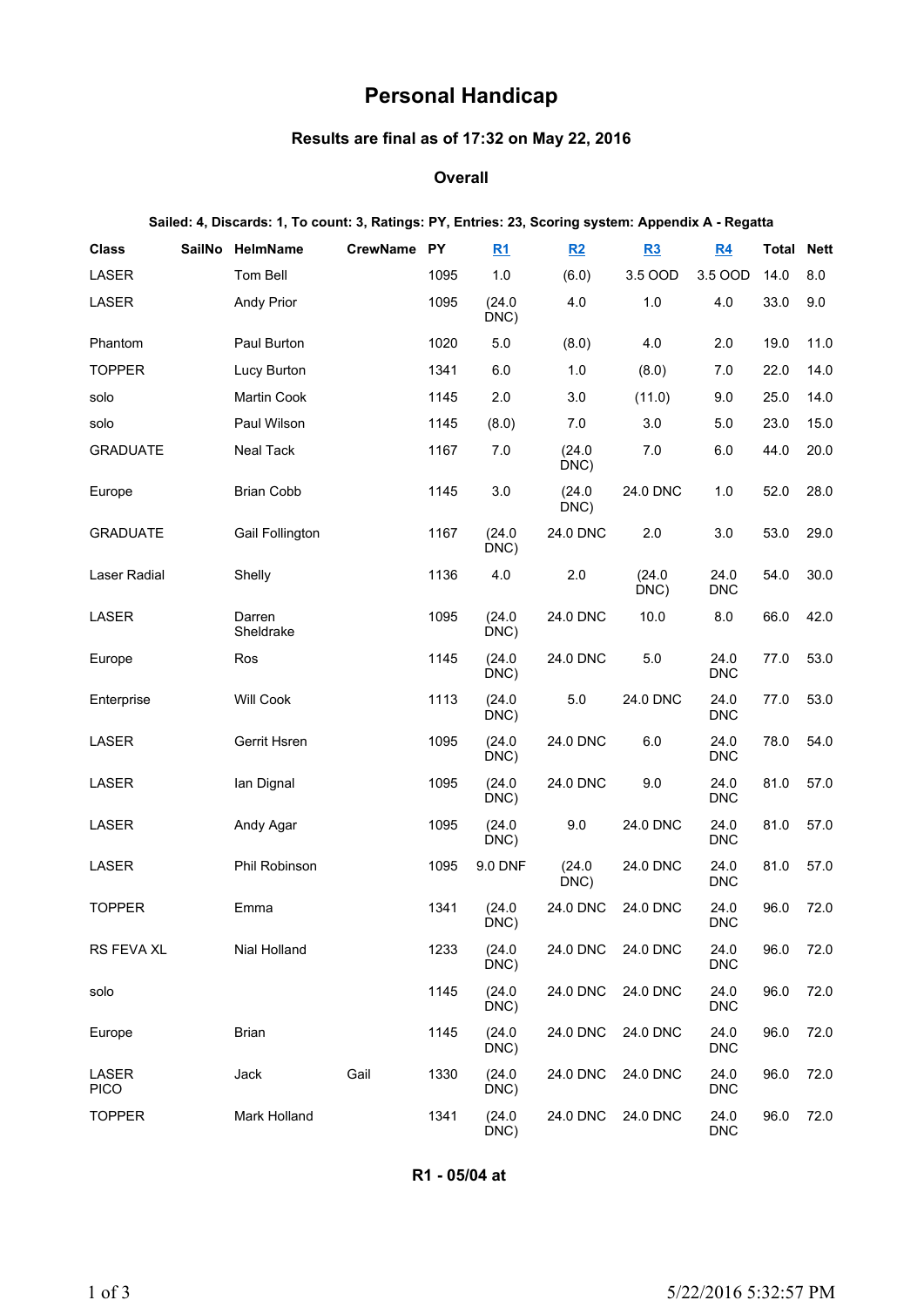#### **Start: Start 1, Finishes: Place**

| Class           | SailNo HelmName   | CrewName PY |        |            | <b>Place Points</b> |
|-----------------|-------------------|-------------|--------|------------|---------------------|
| <b>LASER</b>    | Tom Bell          |             | 1095 1 |            | 1.0                 |
| solo            | Martin Cook       |             | 1145 2 |            | 2.0                 |
| Europe          | <b>Brian Cobb</b> |             | 1145 3 |            | 3.0                 |
| Laser Radial    | Shelly            |             | 1136 4 |            | 4.0                 |
| Phantom         | Paul Burton       |             | 1020 5 |            | 5.0                 |
| <b>TOPPER</b>   | Lucy Burton       |             | 1341 6 |            | 6.0                 |
| <b>GRADUATE</b> | <b>Neal Tack</b>  |             | 1167 7 |            | 7.0                 |
| solo            | Paul Wilson       |             | 1145   | - 8        | 8.0                 |
| LASER           | Phil Robinson     |             | 1095   | <b>DNF</b> | 9.0                 |

## **R2 - 19/04 at**

# **Start: Start 1, Finishes: Place**

| Class         | SailNo |                   | HelmName CrewName | <b>PY</b> | <b>Place</b> | Points |
|---------------|--------|-------------------|-------------------|-----------|--------------|--------|
| <b>TOPPER</b> |        | Lucy Burton       |                   | 1341 1    |              | 1.0    |
| Laser Radial  |        | Shelly            |                   | 1136 2    |              | 2.0    |
| solo          |        | Martin Cook       |                   | 1145 3    |              | 3.0    |
| LASER         |        | <b>Andy Prior</b> |                   | 1095 4    |              | 4.0    |
| Enterprise    |        | Will Cook         |                   | 1113 5    |              | 5.0    |
| LASER         |        | Tom Bell          |                   | 1095      | - 6          | 6.0    |
| solo          |        | Paul Wilson       |                   | 1145 7    |              | 7.0    |
| Phantom       |        | Paul Burton       |                   | 1020      | - 8          | 8.0    |
| LASER         |        | Andy Agar         |                   | 1095      | 9            | 9.0    |

# **R3 - 11/08/2013 at**

## **Start: Start 1, Finishes: Place**

| <b>Class</b>    | SailNo HelmName   | CrewName PY |         | <b>Place</b> | <b>Points</b> |
|-----------------|-------------------|-------------|---------|--------------|---------------|
| LASER           | <b>Andy Prior</b> |             | 1088 1  |              | 1.0           |
| <b>GRADUATE</b> | Gail Follington   |             | 1167 2  |              | 2.0           |
| solo            | Paul Wilson       |             | 1145 3  |              | 3.0           |
| <b>LASER</b>    | Tom Bell          |             |         | 1095 OOD     | 3.5           |
| Phantom         | Paul Burton       |             | 1020 4  |              | 4.0           |
| Europe          | Ros               |             | 1145 5  |              | 5.0           |
| <b>LASER</b>    | Gerrit Hsren      |             | 1095 6  |              | 6.0           |
| <b>GRADUATE</b> | Neal Tack         |             | 1167 7  |              | 7.0           |
| <b>TOPPER</b>   | Lucy Burton       |             | 1341 8  |              | 8.0           |
| LASER           | lan Dignal        |             | 1095 9  |              | 9.0           |
| LASER           | Darren Sheldrake  |             | 1095 10 |              | 10.0          |
| solo            | Martin Cook       |             | 1145 11 |              | 11.0          |

**R4 - 11/08 at**